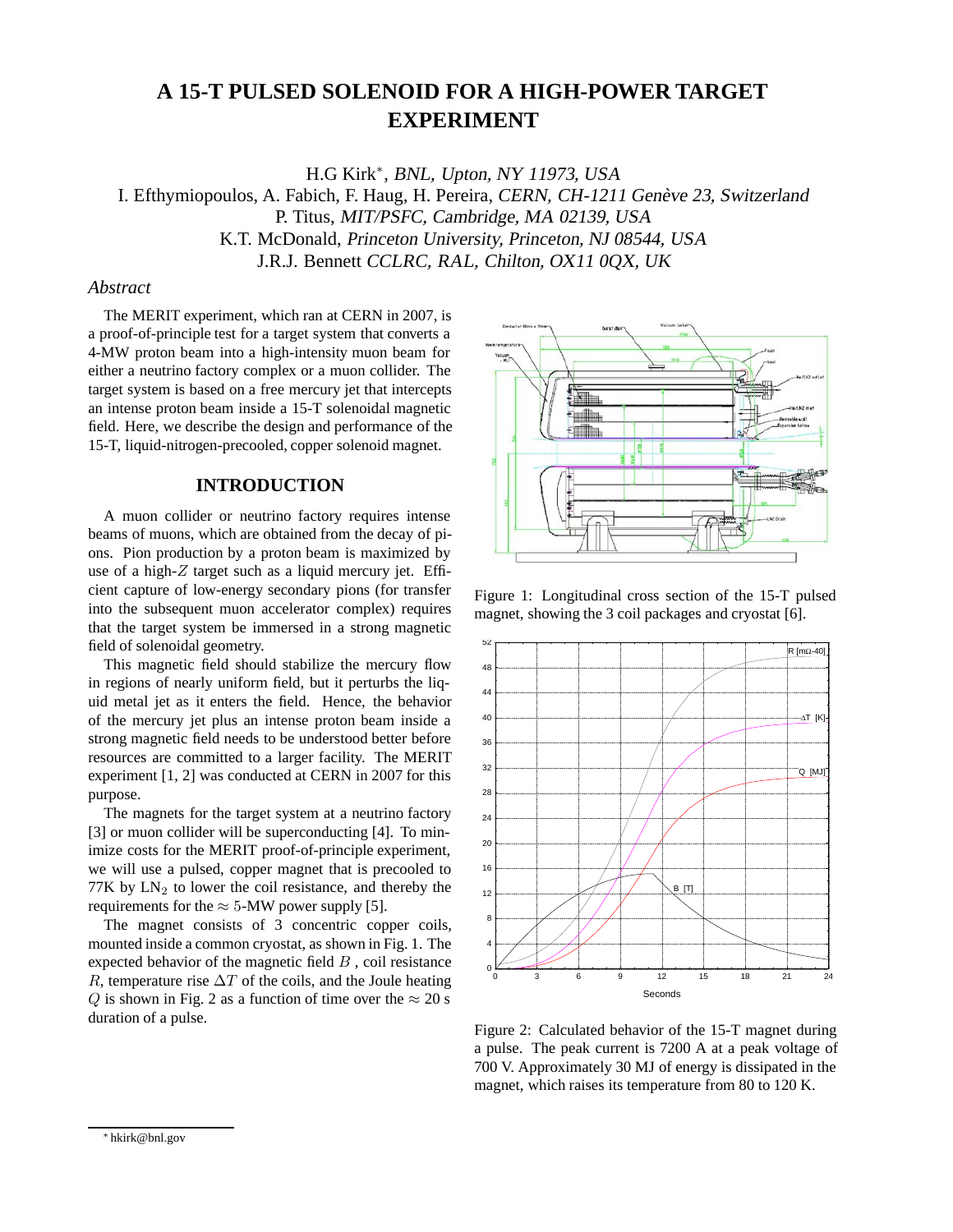# **MAGNET DESIGN**

Cost issues dictated a modest coil design. Powersupply limitations dictated a compact, low-inductance, high-packing-fraction design. A three-segment, layerwound solenoid was chosen for the pulsed magnet. Each segment is 10-cm thick, 100-cm long and consists of 624 turns in 8 layers of 78 turns. The inner radii of the three segments are 15, 25 and 35 cm, and their masses are 750, 1250 and 1750 kg. The three segments are connected in series via external leads.

The conductor is 13-mm square, solid, cold-worked OFHC copper. Three different keystone geometries were used, one each for each coil segment.

Prior to each magnet pulse, liquid-nitrogen flows through 3-mm-thick axial and circumferential channels located between coil segments, as seen in Fig, 6. Only 2 of the 8 layers of a coil segment are in direct contact with the coolant, so that thermal conduction through 3 layers of conductors is relied on for cooling between layers 1 and 4, *etc*. Is it expected that the 30 MJ of heat deposited in the magnet during a single pulse can be removed in  $\approx 30$  min, which represents the minimum cycle time of the magnet.

#### **COOLDOWN SIMULATION**

To model the transient heat conduction coupled with  $LN<sub>2</sub>$  flow in the magnet, a finite-difference numerical program was written. The analysis starts with a specified mass flow of 100 g/s of  $LN_2$  which is apportioned to the 4 sets of axial coolant channels based on the flow area of each channel. The model includes surface heat transfer characteristics based on 2-phase nitrogen flow. The cooling is actually pool cooling, and relies on circumferential channels to clear bubbles to the top of the magnet.

The model indicates that the magnet should be cooled in 20 min from its temperature of 120 K just after a 15- T pulse back to a temperature of 80 K for the next pulse, as shown in Fig. 3. To minimize activation of  $LN_2$  by the proton beam, the liquid left in the magnet at 80 K will be flushed out by  $N_2$  gas, requiring 10 min for this operation. Hence, the entire cooling cycle is  $30 = 20 + 10$  min.

## **STRESS ANALYSIS**

An ANSYS model [6] of the von Mises stress due to the Lorentz forces during 15-T operation is shown in Fig. 4. The peak stress is 133 MPa, well below the allowable of 200 MPa. However, the hoop stress is sufficient to pulling the coil apart slightly in the radial direction, so that appropriate parting planes were provided in the coil build.

The largest thermal stresses on the magnet occur during cooldown, when the axial tension can reach 50 MPa in the layers in contact with the coolant, as shown in Fig. 5. This stress is beyond the strength of epoxy-copper bonds,



Figure 3: Model of the cooldown by  $LN_2$  over 20 min of 40 K temperature rise of a 15-T magnet pulse.



Figure 4: von Mises stress due to the Lorentz forces during 15-T operation.

so Kapton strips were placed between every eighth turn in the channel-facing layers to provide axial strain relief.

Many other sources of stress have been analyzed, including those in the cryostat, and all found to be of lesser significance [6].

#### **MAGNET FABRICATION**

The coil segments were wound, impregnated with epoxy, and nested together by Everson-Tesla of Nazareth, PA. The fabrication of the cryostat and the insertion of the coil segments into the cryostat was performed by CVIP in Emmaus, PA. The nested set of 3 coil segments is shown in Fig. 6, and the completed magnet is shown in Fig. 7.

# **PERFORMANCE**

Initial tests of the magnet were performed at the MIT Pulsed Test Facility in March 2006. The magnet reached the design field of 15-T during a pulse of 7500 A and 550 V, as indicated in Fig. 8.

Integration of the magnet with the mercury jet system took place at MIT in February 2007, after which these com-